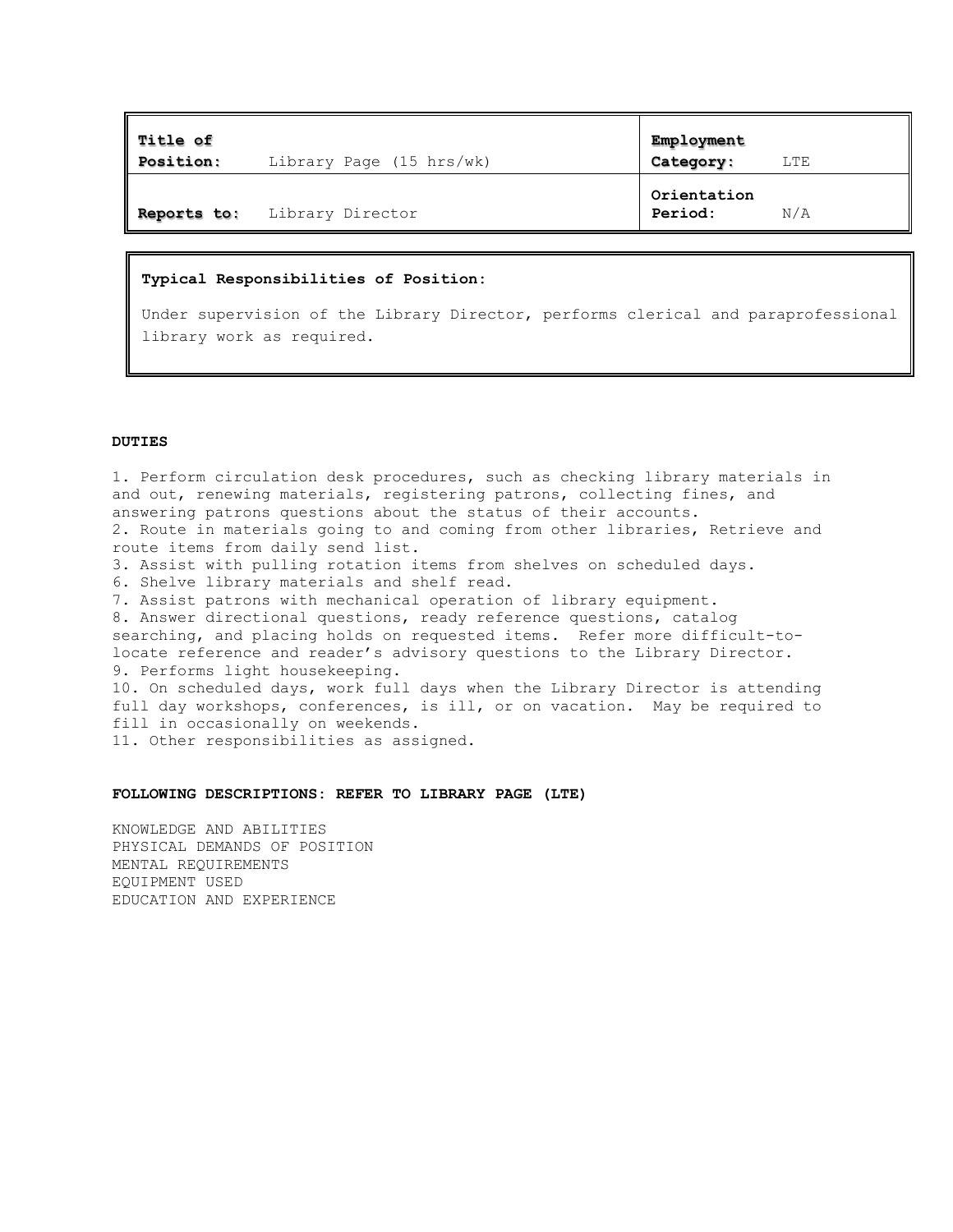## **Checklist for Physical Activities and Requirements, Visual Acuity, and Working Conditions for the Position**

Library Assistant I

|                                  | Regularl | Frequentl | Occasionall | Rarel |
|----------------------------------|----------|-----------|-------------|-------|
|                                  | У        | У         | У           | У     |
| Climbing                         |          |           |             | X     |
| (ladders, stairs, ramps,         |          |           |             |       |
| scaffolding)                     |          |           |             |       |
| Stooping                         |          | X         |             |       |
| Kneeling                         |          | X         |             |       |
| Crouching                        |          |           | X           |       |
| Crawling                         |          |           | X           |       |
| Reaching with hands and arms     | Χ        |           |             |       |
| Standing                         | Χ        |           |             |       |
| Walking                          | Χ        |           |             |       |
| Pushing/Pulling                  |          | X         |             |       |
| (using upper extremities to      |          |           |             |       |
| exert force)                     |          |           |             |       |
| Lifting - up to $25$ lbs.        | X        |           |             |       |
| Lifting - up to 50 lbs.          |          |           |             | Χ     |
| Lifting - up to 75 lbs.          |          |           |             | X     |
| Lifting - over 75 lbs.           |          |           |             | X     |
| Fingering/Pinching/Picking/Typin | Χ        |           |             |       |
| g                                |          |           |             |       |
| Grasping                         |          | Χ         |             |       |
| (applying pressure with fingers  |          |           |             |       |
| and palms)                       |          |           |             |       |
| Talking                          | Χ        |           |             |       |
| Hearing                          | Χ        |           |             |       |
| Repetitive motions of the        | X        |           |             |       |
| wrists, hands, and/or fingers    |          |           |             |       |
| Close visual acuity              | X        |           |             |       |
| (reading, computer work,         |          |           |             |       |
| analyzing data/figures,          |          |           |             |       |
| inspection of small parts)       |          |           |             |       |
| Visual acuity                    | X        |           |             |       |
| (operating machines within arm's |          |           |             |       |
| reach, driving motor vehicles or |          |           |             |       |
| heavy equipment)                 |          |           |             |       |
| Worker is subject to inside      | X        |           |             |       |
| environmental conditions         |          |           |             |       |
| Worker is subject to outside     |          |           | Χ           |       |
| environmental conditions         |          |           |             |       |
| Worker is subject to extreme     |          |           |             | X     |
| cold or heat                     |          |           |             |       |
| Worker is required to work in    |          |           |             | Χ     |
| high places or close quarters    |          |           |             |       |
| Worker is subject to loud noise  |          |           | Χ           |       |
| Worker is subject to vibrations  |          |           |             | Χ     |
| Worker is subject to hazards     |          |           |             | X     |
| (proximity to moving parts,      |          |           |             |       |
| moving vehicles, electrical      |          |           |             |       |
| currents, exposure to chemicals, |          |           |             |       |